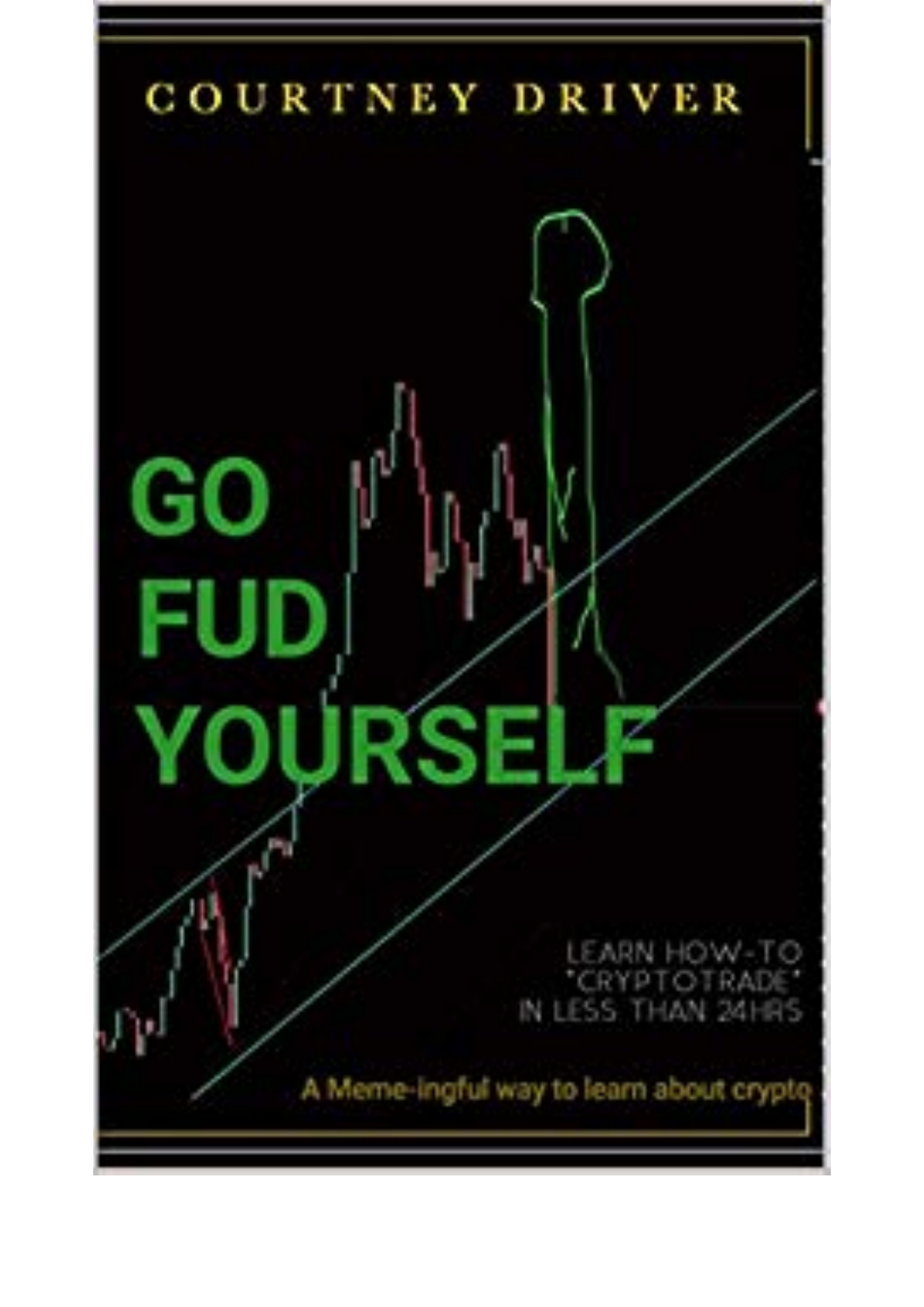*Courtney Driver*

**Go FUD Yourself: A Meme-ingful way to learn about crypto**

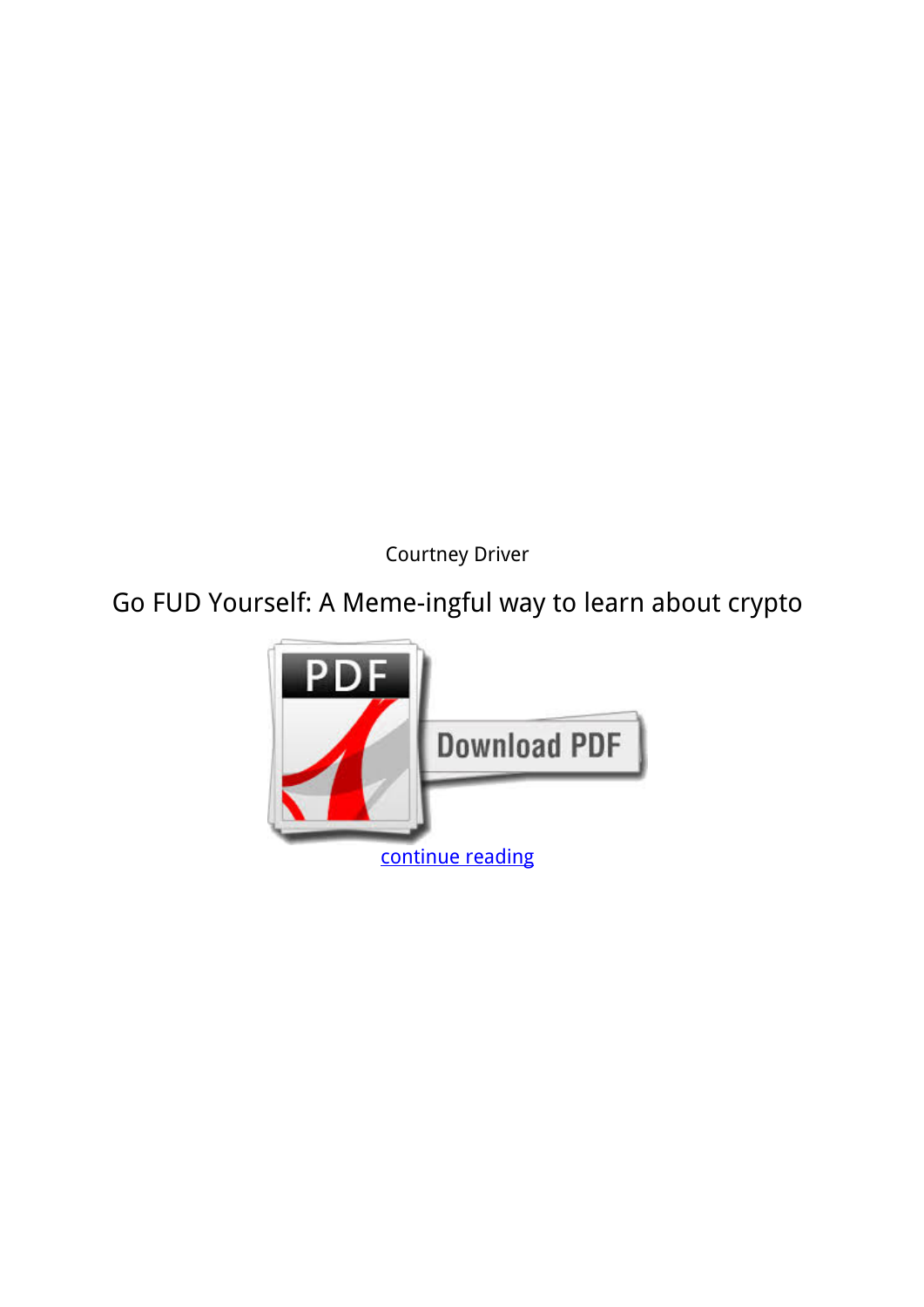Go FUD Yourself is a satirical and light hearted way to check out FUD (F.oubt ) in the crypto market .Whether you're purchasing the dip or taking the trip right down to negative town, I've got your back again and meme's covered to atleast hold a smile on your own face even if your money is making the emoji cry encounter lol jk everyone in crypto has and undergoes moments of FUD in the bear or bull markets, but it's not just how many situations you get rekted that count it's how many times you can buy the dip and HODL to the moon with your shiny scarlet Lambo or Tesla that basically seal the offer lol jk again no personal respecting person drives an automobile to the moon they get a rocket with Doge the Dodgecoin doggie hanging out leading hahhahaha get my book please lol I was hugged exactly once as a kid and this will mean the world not only to me but the millions of lil satoshis out now there that are waiting for you to learn how exactly to crypto trade them and pick out them up to become a crypto millionaire too !hearing U.ncertainty D. click tha link and lets be a #HODLGang what'doyouasay :)



[continue reading](http://bit.ly/2Tge8Fv)